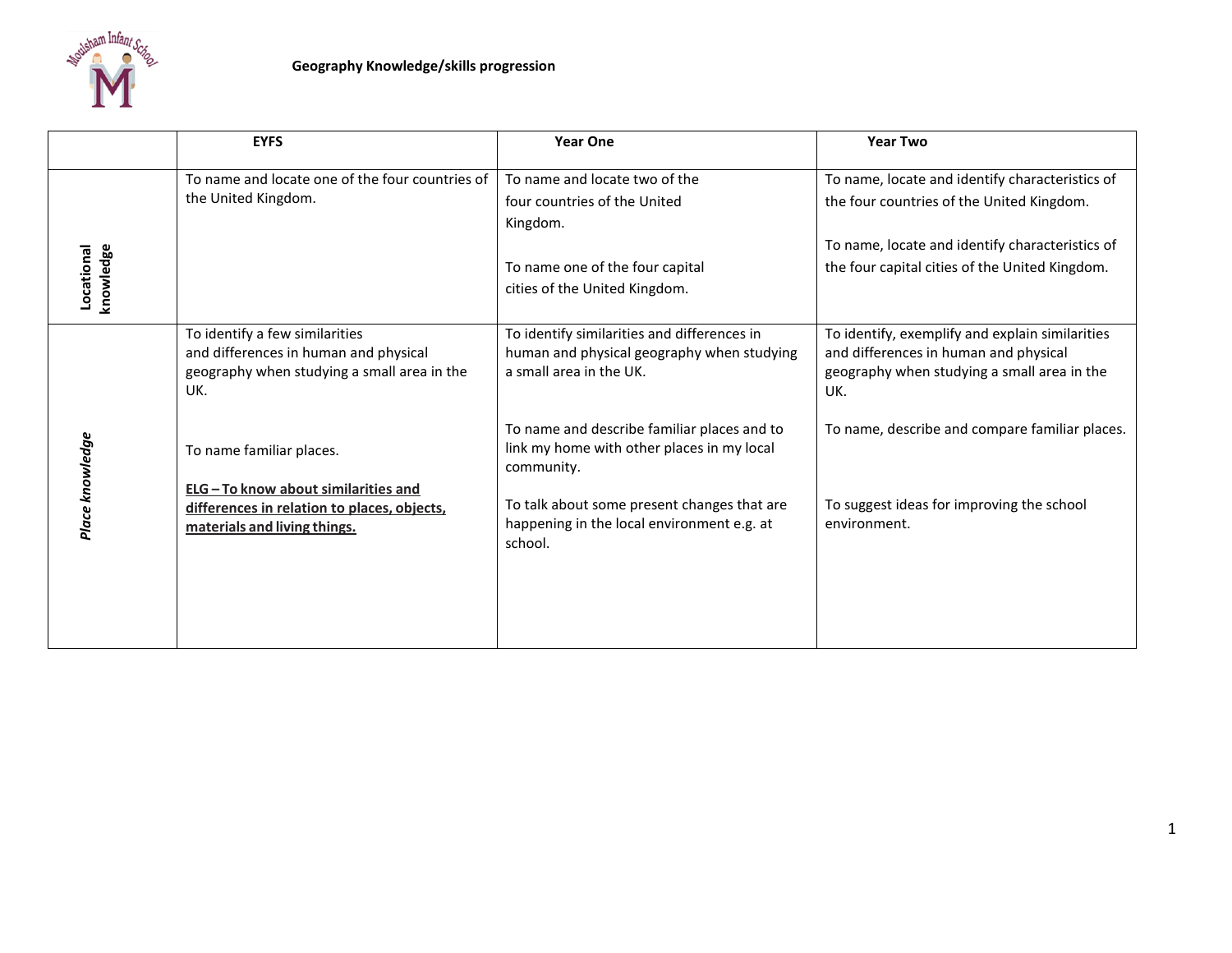|                                      | To name the seasons.                                                                                                                                                                                                                                                                                                                                         | To begin to identify seasonal patterns.                                                                                                                                                                                                                                                                      | To identify and describe seasonal patterns.                                                                                                                                                                                                                                                                                                                                                                                 |
|--------------------------------------|--------------------------------------------------------------------------------------------------------------------------------------------------------------------------------------------------------------------------------------------------------------------------------------------------------------------------------------------------------------|--------------------------------------------------------------------------------------------------------------------------------------------------------------------------------------------------------------------------------------------------------------------------------------------------------------|-----------------------------------------------------------------------------------------------------------------------------------------------------------------------------------------------------------------------------------------------------------------------------------------------------------------------------------------------------------------------------------------------------------------------------|
| Human and physical geography         | To use a few basic geographical words to refer<br>to human features, e.g. farm, house and shop.<br>To use a few basic geographical words to refer<br>to physical features, e.g. beach, forest,<br>mountain, sea, river and soil.<br>ELG - To talk about the features of my own<br>immediate environment and how<br>environments might vary from one another. | To begin to use basic geographical vocabulary<br>to refer to human features, e.g. city, town,<br>village, farm, house and shop.<br>To begin to use basic geographical vocabulary<br>to refer to physical features, e.g. beach, forest,<br>hill, mountain, sea, ocean, river and soil.                        | To locate hot and cold areas of the world in<br>relation to the Equator and North or South<br>Poles.<br>To use basic geographical vocabulary to refer to<br>human features city, town, village, factory,<br>farm, house, office, port, harbour and shop.<br>To use basic geographical vocabulary to refer to<br>physical features, e.g. beach, cliff, coast, forest,<br>hill, mountain, sea, ocean, river, soil and valley. |
| and Fieldwork<br>Geographical skills | To ask simple geographical questions, e.g.<br>What is it like to live in this place?<br>To use simple maps of the local area e.g. large<br>scale, pictorial.<br>To make simple maps and plans e.g. pictorial<br>place in a story.<br>To use locational and directional language to<br>describe to location of features and routes.                           | To use simple observational skills to study the<br>geography of the school and its grounds.<br>To begin to use maps and atlases to identify<br>studied regions.<br>To use North and South accurately or East and<br>West accurately.<br>To begin to recognise landmarks.<br>To begin to devise a simple map. | To use maps, atlases and globes to identify<br>studied regions more confidently and use at<br>least one accurately.                                                                                                                                                                                                                                                                                                         |
|                                      |                                                                                                                                                                                                                                                                                                                                                              |                                                                                                                                                                                                                                                                                                              |                                                                                                                                                                                                                                                                                                                                                                                                                             |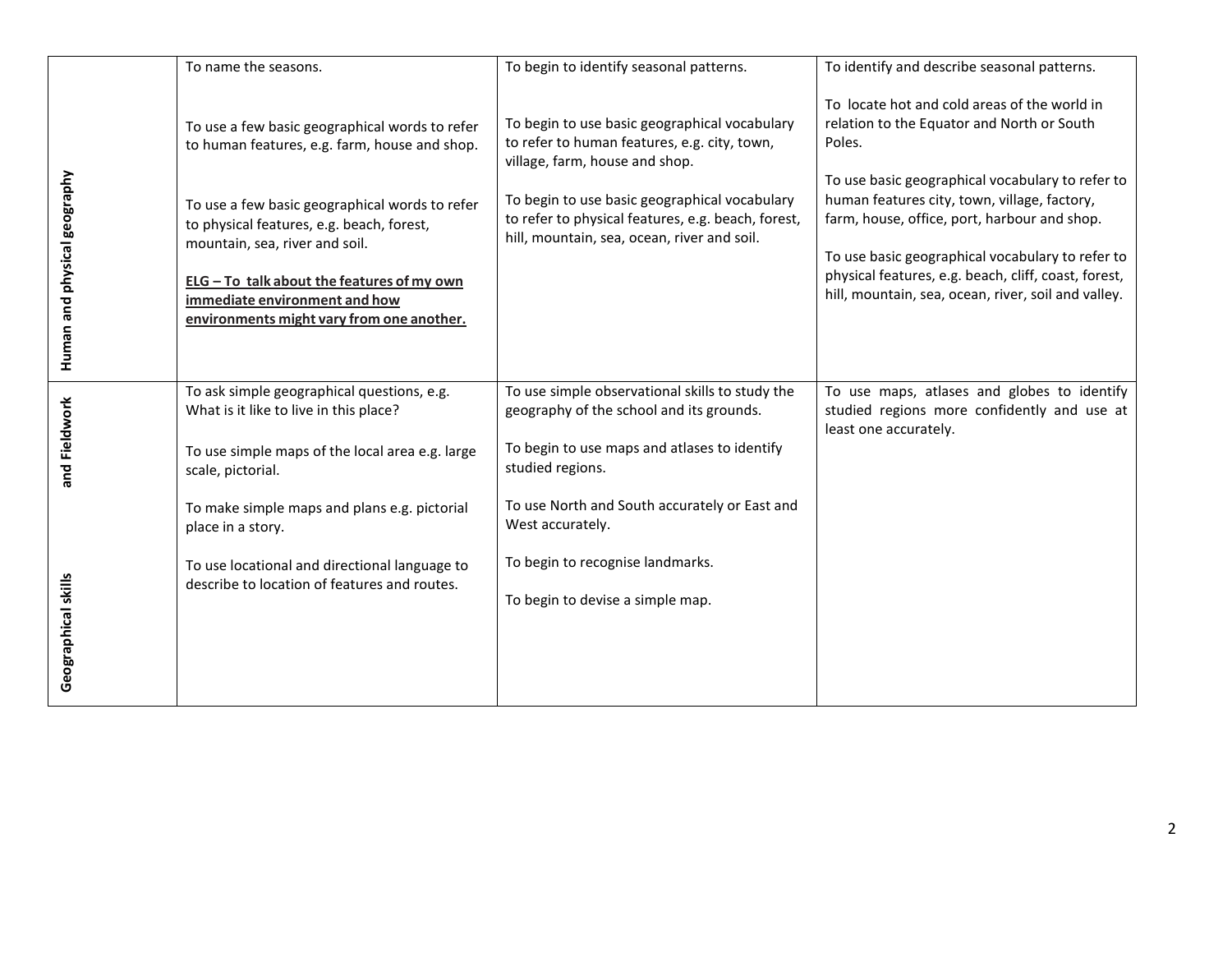## **Geography website copy**

## **EYFS**

Name and locate one of the four countries of the United Kingdom.

Identify a few similarities and differences in human and physical geography when studying a small area in the UK.

Name familiar places.

Know about similarities and differences in relation to places, objects, materials and living things.

Name the seasons.

Use a few basic geographical words to refer to human features, e.g. farm, house and shop, and physical features e.g. beach, forest, mountain

Talk about the features of my own immediate environment and how environments might vary from one another.

Ask simple geographical questions, e.g.: What is it like to live in this place?

Use simple maps of the local area e.g. large scale, pictorial.

Make simple maps and plans e.g. pictorial place in a story.

Use locational and directional language to describe to location of features and routes.

## **Year 1**

Name and locate two of the four countries of the United Kingdom.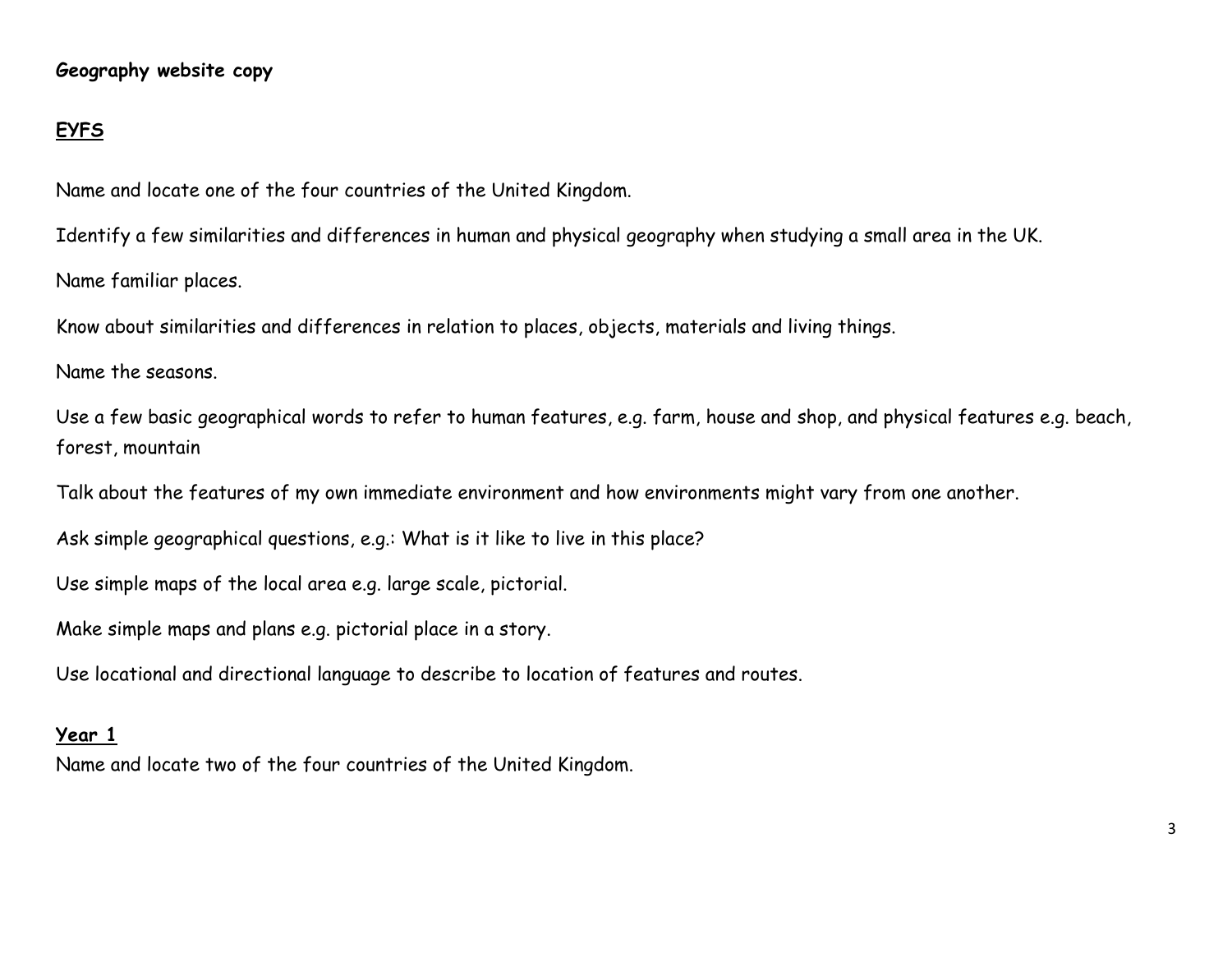Name one of the four capital cities of the United Kingdom.

Identify similarities and differences in human and physical geography when studying a small area in the UK.

Name and describe familiar places. I can link my home with other places in my local community.

Talk about some present changes that are happening in the local environment e.g. at school.

Begin to identify seasonal patterns.

Start to use basic geographical vocabulary to refer to human and physical features

Use simple observational skills to study the geography of the school and its grounds.

Begin to use maps and atlases to identify studied regions.

Use North and South accurately or East and West accurately.

Start to recognise landmarks.

Begin to devise a simple map.

## **Year 2**

Name, locate and identify characteristics of the four countries of the United Kingdom.

Name, locate and identify characteristics of the four capital cities of the United Kingdom.